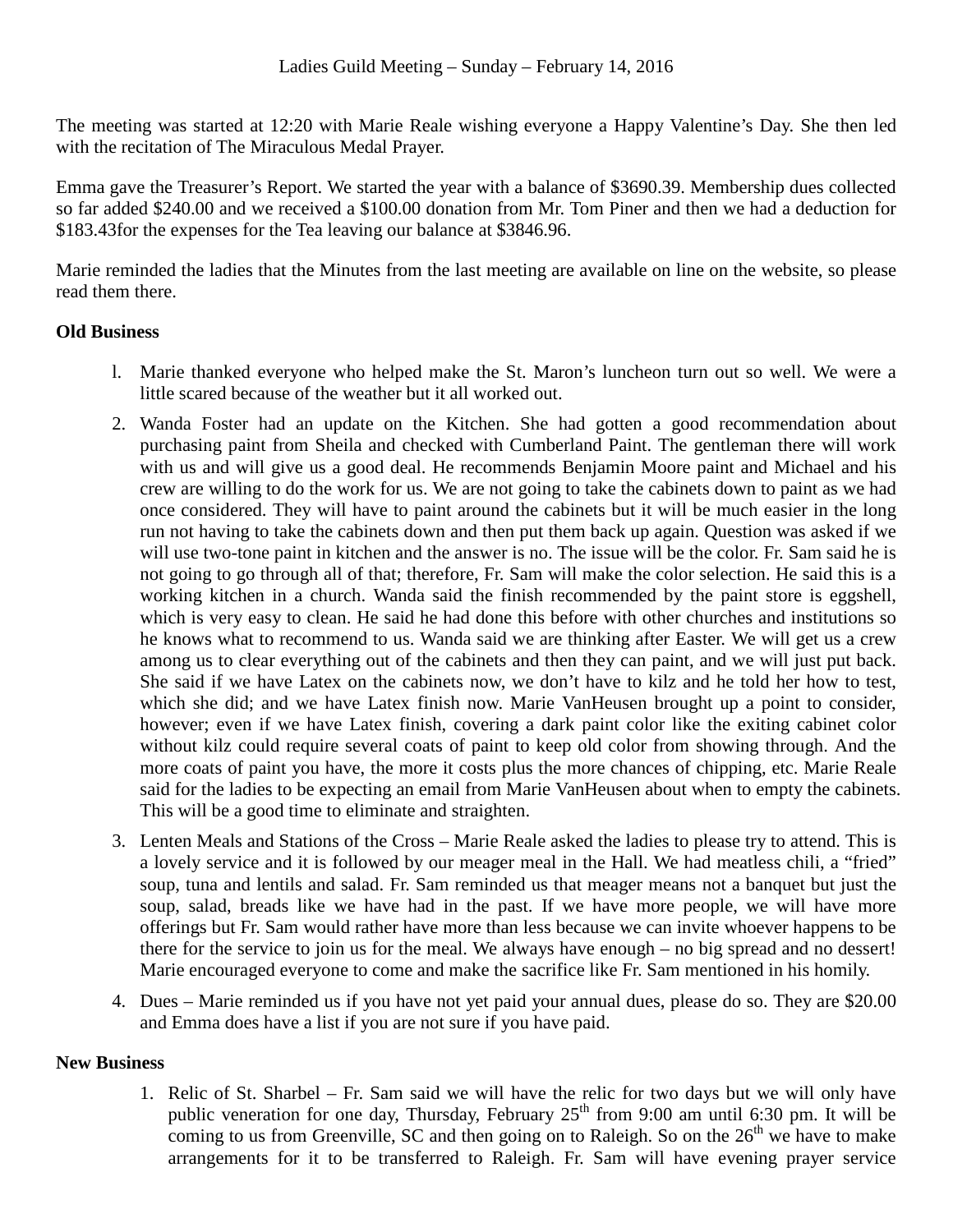because that way the people who have to work will have an opportunity to be here. Fr. Sam will have a 9:00 am Mass for St. Sharbel and then the evening prayer at 6:30 pm but not a Liturgy. It will be a community thing, Ramsho, which is evening prayer of the Divine Office and Fr. Sam will preach on that. Father will get together with the sub deacons and their wives and discuss. Marie VanHeusen will work on a pamphlet or handout that can be given out and Fr. Sam already has 500 prayer cards. He thought he had more than he would need but without knowing how many people to expect, he may not have enough. Marie VanHeusen mentioned that if you press a prayer card up to the container holding the Relic, the prayer card then becomes a third class relic. We need to be very respectful with the Relic because it is an actual bone that belonged to a Saint and we have to treat it with dignity and reverence. Somebody has to be here at all times when it is exposed and Fr. Sam said the Knights will have someone here during the entire time. Marie VanHeusen suggested the Ladies Guild also have members rotating here during the time period as well. And the Honor Guard may have to help move people along if it turns out that we do have a large crowd to enable that everyone has a moment or two with the Relic. Fr. Sam has already contacted his source at the newspaper about putting a notice in the paper and he will make sure the area churches are notified as well so they can put the information in their bulletins this coming weekend.

- 2. Fr. Sam will be going to Lebanon on August  $1<sup>st</sup>$  and he will bring back medals for us from his trip.
- 3. Marie reminded everyone to bring their calendars to our monthly meetings so we can all discuss events and activities and time lines.
- 4. Fr. Sam said we will have 6 kids attending the MYO Retreat in Richmond, VA from March 11– 13. We have three girls and three boys that will be attending. Marie Reale mentioned to the ladies that since Fr. Sam will be gone that weekend and it is the  $2<sup>nd</sup>$  weekend of the month when we have our next Ladies Guild meeting and we will have a Roman rite that weekend, Mass may get out earlier so please be prepared to start our next meeting a little early.
- 5. M.J. asked if the youth and young adults are thinking about any fund raisers before they go on their trip to Poland. Marie VanHeusen said there may be one or both for Easter and Mother's Day a flower arrangement delivery project. So, all we would have to do is order flowers from Frances and the youth group would get them delivered the Saturday morning before.
- 6. Emma said that out of the donation that Tom Piner gave us, she bought ten more blankets that we will use as our prayer blankets. She has done five and the other five Betty Morgan wants to do for children. So now we can do men, women and children as the need arises and there is a notebook so we can keep up with who has been given one. Fr. Sam said his cousin was *very* appreciative of having the blanket we sent her through him; it meant a lot to her. Marie VanHeusen said we don't always think about it so please don't hesitate to ask for one. Lucy asked Fr. Sam if he could announce maybe every month to remind people that we do have the blankets for whoever needs them or to remind people to call and have names added to our prayer chain.
- 7. Marie Reale reminded us again of our next meeting date: March  $13<sup>th</sup>$  and that is the first day of Daylight Savings Time so we will lose an hour. She reminded ladies to come for the Rosary that date and not be late and to wear our Miraculous Medals.
- 8. Marie also reminded us that March  $1<sup>st</sup>$  is the first Tuesday of the month and we will have Adoration/Rosary/Benediction. It only takes about 30 minutes and she hopes more people will come.
- 9. Fr. Sam also said he forgot to remind everyone at Mass but this Tuesday the 9:00 am Liturgy will be attended by the  $7<sup>th</sup>$  and  $8<sup>th</sup>$  grade classes from St. Ann's school and if anyone is available for 9:00 Mass, it would be nice to have a little representation from our parishioners.
- 10. M.J. asked if we have a program yet for the Ladies Guild Day of Reflection on March 19<sup>th</sup>.